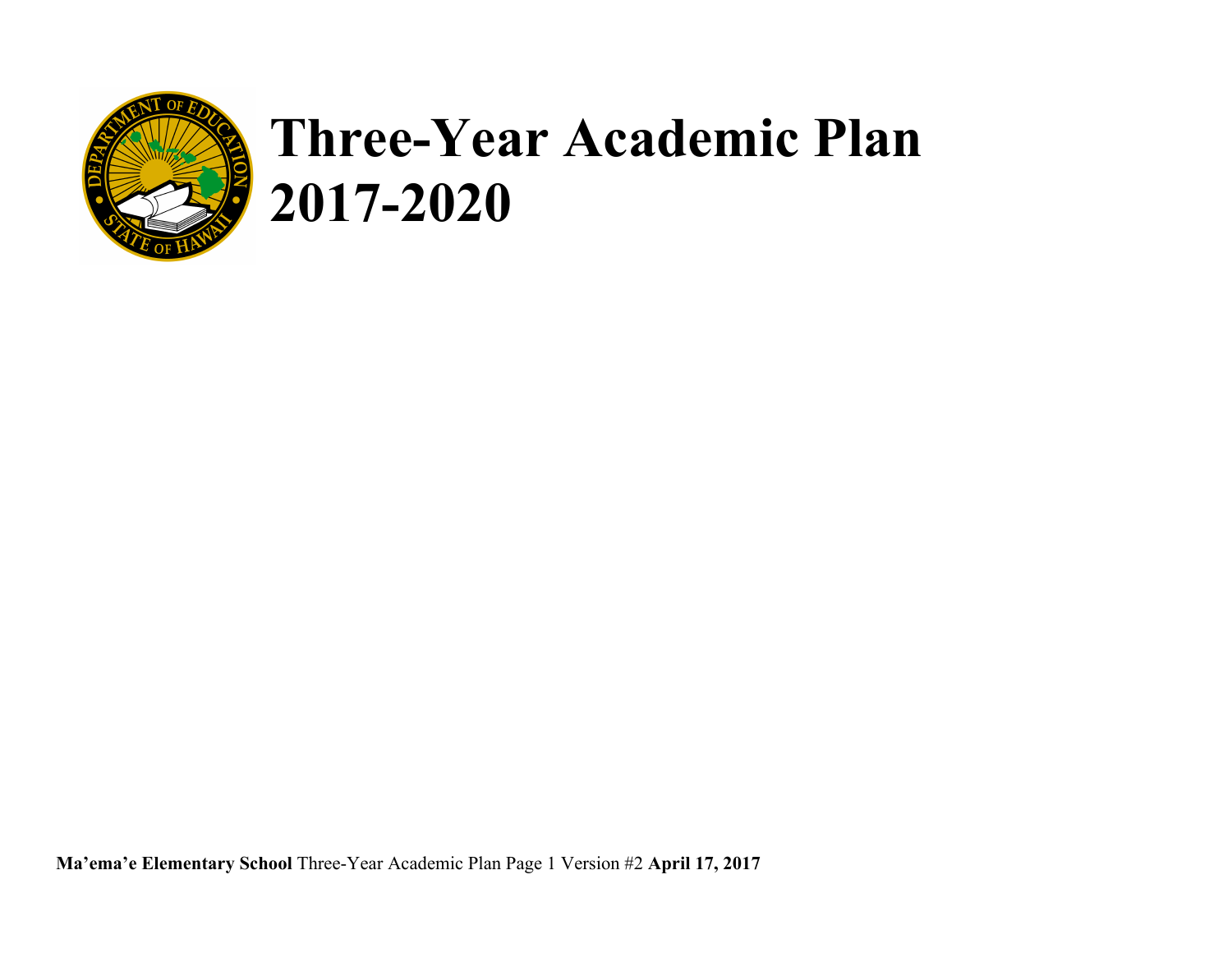**Where are we now?** 

**Ma'ema'e Elementary School**

**319 Wyllie Street Honolulu, Hawaii 96817 (808) 595-5400 www.maemaeschool.com**

**Ma'ema'e Elementary School** Academic Plan Page 2 Version **#2** April 17, 2017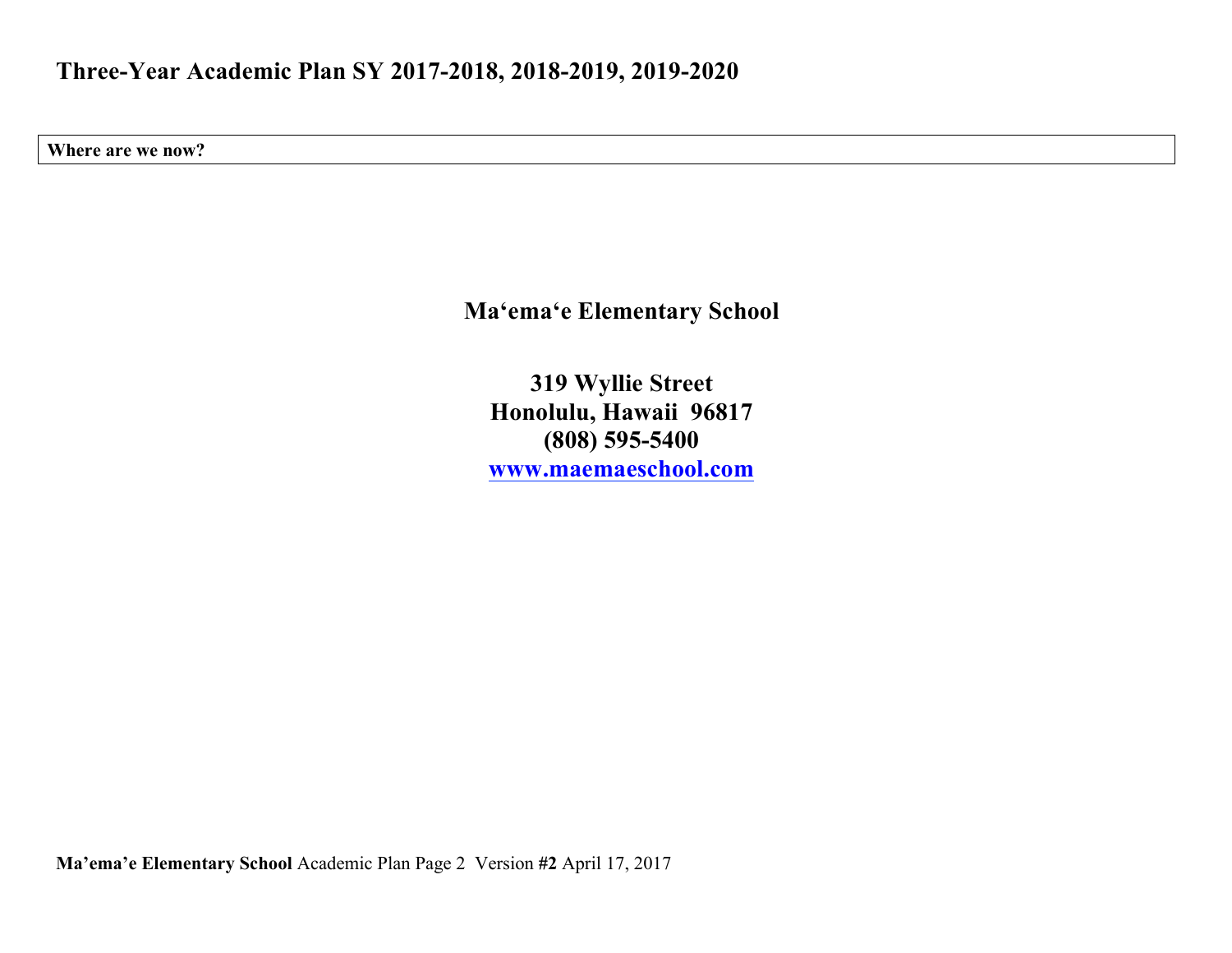| Prioritize school's needs               | 1. Need:                                                                                                                            |
|-----------------------------------------|-------------------------------------------------------------------------------------------------------------------------------------|
| as identified in one or                 | • address critical thinking and problem solving skills to analyze and solve a variety of problems with new and                      |
| more of the following                   | creative solutions                                                                                                                  |
| needs assessments:                      |                                                                                                                                     |
|                                         |                                                                                                                                     |
| • Comprehensive Needs                   | 2. Need:                                                                                                                            |
| Assessment (Title I<br>Schools)         | address number sense to ensure that students apply their understanding numbers and number relationships to real<br>world situations |
|                                         |                                                                                                                                     |
| • WASC Self Study                       |                                                                                                                                     |
| • WASC Category B:                      | 3. Need:                                                                                                                            |
| <b>Standards Based</b>                  | address constructed responses to demonstrate complex thinking skills                                                                |
| <b>Student Learning:</b>                |                                                                                                                                     |
| Curriculum,                             |                                                                                                                                     |
| instruction                             |                                                                                                                                     |
| • WASC Category C:                      |                                                                                                                                     |
| <b>Standards Based</b>                  |                                                                                                                                     |
| <b>Student Learning:</b><br>Instruction |                                                                                                                                     |
| • WASC Category D:                      |                                                                                                                                     |
| <b>Standards Based</b>                  | <b>Addressing Equity: Sub Group Identification</b>                                                                                  |
| <b>Student Learning:</b>                |                                                                                                                                     |
| Assessment and                          | In order to address equity, list the targeted sub group(s) and their identified needs. **Specific enabling activities               |
| Accountability                          | listed in the academic plan should address identified sub group(s) and their needs.                                                 |
|                                         |                                                                                                                                     |
| • International                         | Our Special Education and Disadvantaged Sub Groups' proficiency rate is lower than All Students' proficiency rate.                  |
| Baccalaureate (IB)<br>Authorization     | Our ELL subgroup performs at or above the All Students' proficiency rate.                                                           |
|                                         |                                                                                                                                     |
| $\bullet$ Other                         | Listed below are the resources available to the students in the targeted sub groups.                                                |
|                                         | <b>Special Education</b>                                                                                                            |
|                                         | <b>Fifth Grade Inclusion</b>                                                                                                        |
|                                         | Resource Room                                                                                                                       |
|                                         | <b>RTI</b>                                                                                                                          |

**Ma'ema'e Elementary School** Academic Plan Page 3 Version **#2** April 17, 2017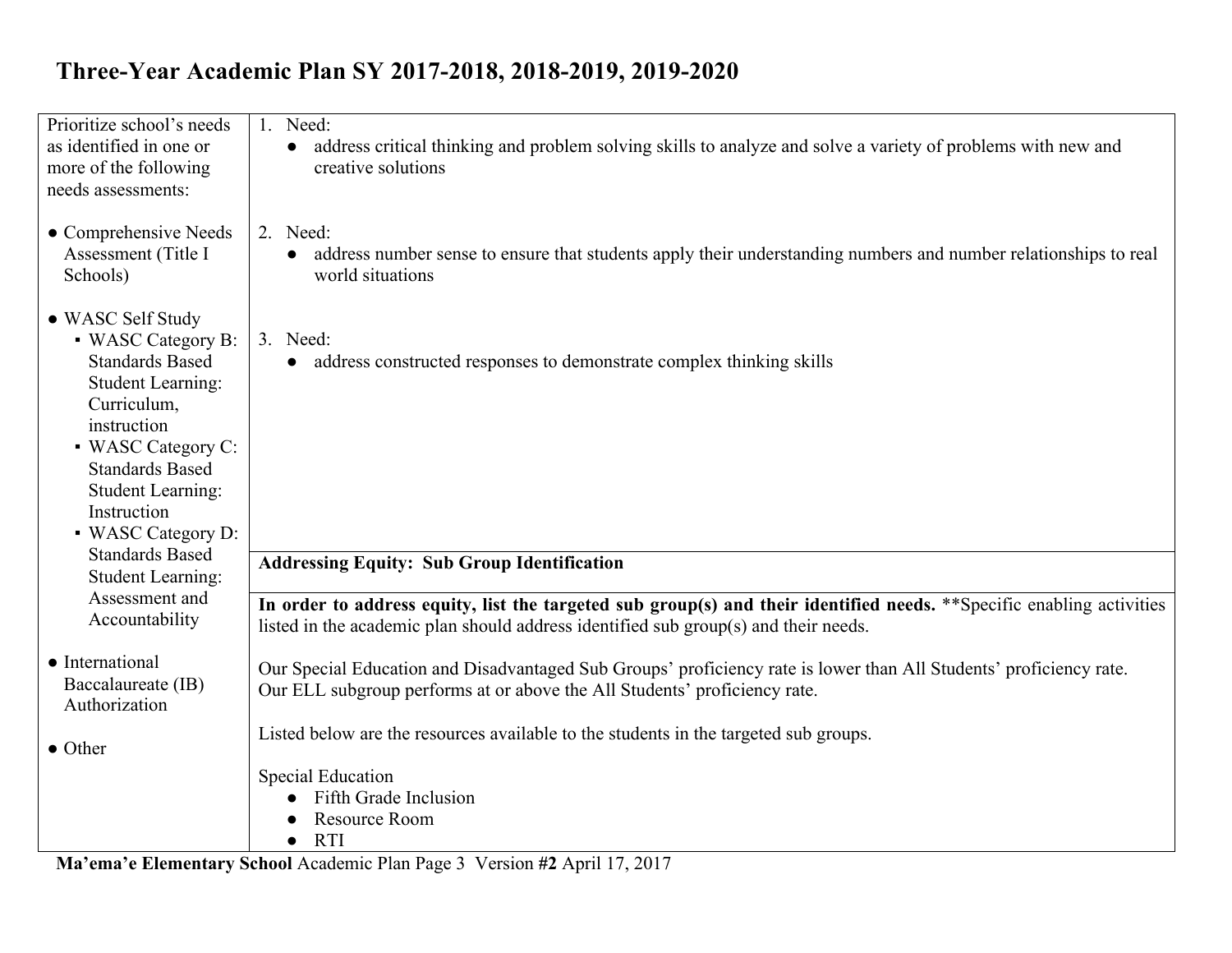| Disadvantaged           |
|-------------------------|
| $\bullet$ RTI           |
| • After School Tutoring |
| ELL                     |
| $\bullet$ RTI           |
| • Resource Room         |
| • After School Tutoring |
|                         |
|                         |
|                         |
|                         |

|                  | <b>ORGANIZE:</b> Identify your Academic Review Team Accountable Leads |                                                                              |  |  |  |  |  |
|------------------|-----------------------------------------------------------------------|------------------------------------------------------------------------------|--|--|--|--|--|
|                  | Name and Title of ART Team Accountable Lead                           | Responsible for implementation of the school's strategies and<br>initiatives |  |  |  |  |  |
| Ι.               | Lenn Uyeda                                                            | 1. Focused Professional Development                                          |  |  |  |  |  |
| $\overline{2}$ . | Ned Uemae                                                             | <b>Academic Review Team</b><br>$\overline{2}$ .                              |  |  |  |  |  |
| 3.               | Myles Ibara                                                           | 3. Comprehensive Student Support System (CSSS)                               |  |  |  |  |  |
| 4.               | Lisa Kumashiro/Tammie Katsuki                                         | 4. Response to Intervention (RTI)                                            |  |  |  |  |  |
| 5.               | Lisa Kumashiro/Tammie Katsuki                                         | 5. Formative Instruction/Data Teams                                          |  |  |  |  |  |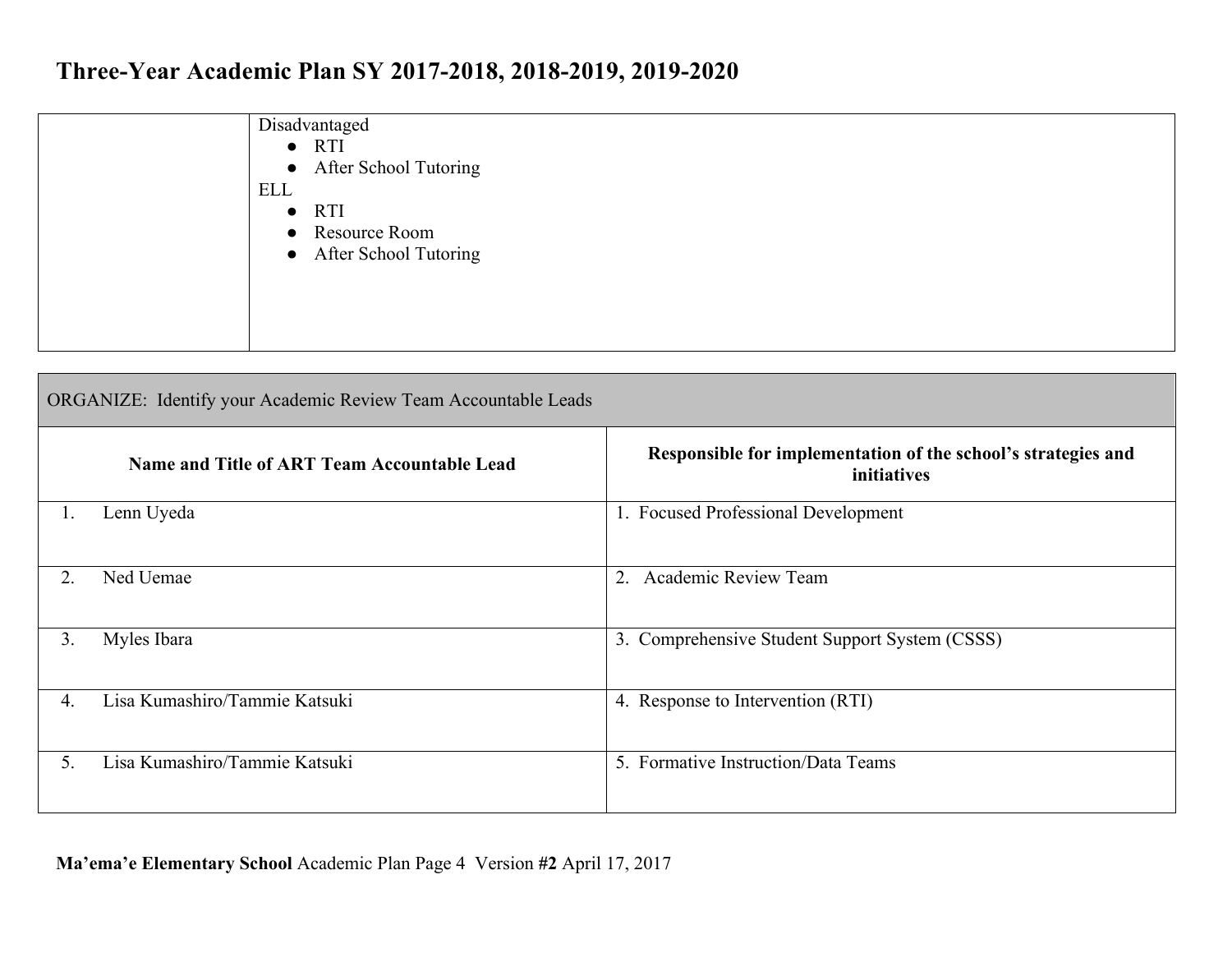| $\mathfrak{b}$ . | Lisa Kumashiro/Tammie Katsuki | 6. Induction and Mentoring                             |
|------------------|-------------------------------|--------------------------------------------------------|
|                  | Lisa Kumashiro/Tammie Katsuki | 7. Implementation of Next Generation Science Standards |
| 8.               | Matt Nakamura                 | 8. Student Council/PBS                                 |
| 9.               | Chris Lau/Melanie Kawai       | 9. Parent and Community Activities                     |

**Goal 1: Student Success.** All students demonstrate they are on a path toward success in college, career and citizenship.

X *Objective 1: Empowered - All students are empowered in their learning to set and achieve their aspirations for the future.*

X *Objective 2: Whole Child - All students are safe, healthy, and supported in school, so that they can engage fully in high-quality educational opportunities.*

X *Objective 3: Well Rounded - All students are offered and engage in rigorous, well rounded education so that students are prepared to be successful in their post-high school goals.*

X *Objective 4: Prepared and Resilient - All students transition successfully throughout their educational experiences.*

| <b>Outcome:</b> By the end of three years,                                                                                                                                                                                                                                                                                                                                                                                         | <b>Rationale:</b>                                                                                                                                                                                                                                                                                                                 |
|------------------------------------------------------------------------------------------------------------------------------------------------------------------------------------------------------------------------------------------------------------------------------------------------------------------------------------------------------------------------------------------------------------------------------------|-----------------------------------------------------------------------------------------------------------------------------------------------------------------------------------------------------------------------------------------------------------------------------------------------------------------------------------|
| By the end of school year 2019-2020, all students at Ma'ema'e will:<br>be safe, healthy and supported in school<br>engage in high quality educational opportunities<br>practice creative problem solving and apply their learning to life<br>experiences<br>experience a rigorous and well rounded standards based<br>education that covers a variety of subject areas<br>transition successfully from one grade level to the next | To prepare all students to be successful in college, career and<br>citizenship we will work towards:<br>increasing proficiency in ELA, Math, and Science<br>• decreasing the gap between all students and students within sub<br>groups<br>increasing 3rd grade literacy rate<br>increasing GLO - Consistently and Usually to 80% |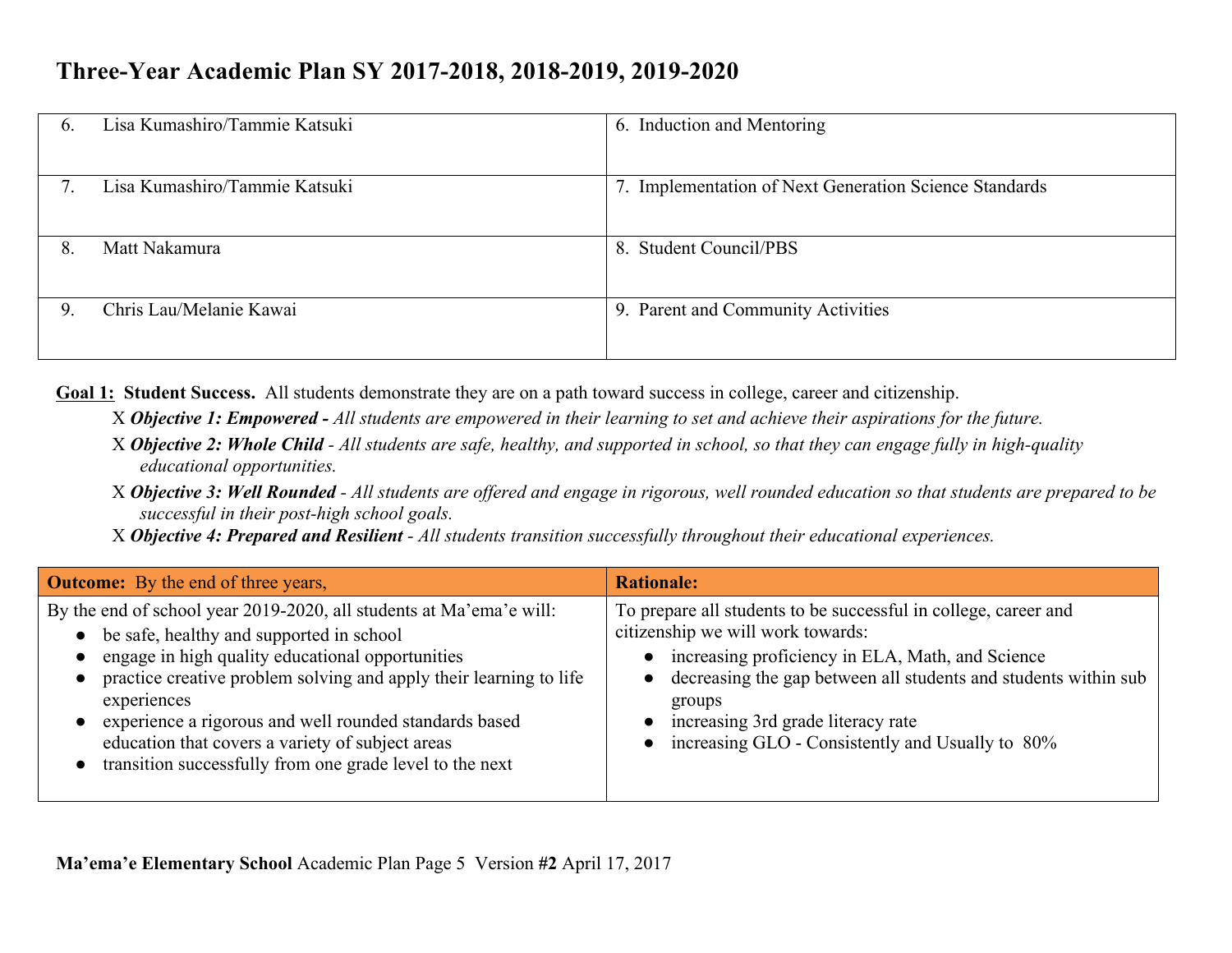| <b>Planning</b>                                                                                                                                           |                                                                                                                                                                                                                 |                                                |                                                  | <b>Funding</b>                                                                                            | <b>Interim Measures of Progress</b>                                                                    |
|-----------------------------------------------------------------------------------------------------------------------------------------------------------|-----------------------------------------------------------------------------------------------------------------------------------------------------------------------------------------------------------------|------------------------------------------------|--------------------------------------------------|-----------------------------------------------------------------------------------------------------------|--------------------------------------------------------------------------------------------------------|
| <b>Desired Outcome</b>                                                                                                                                    | <b>Enabling Activities</b><br>(Indicate year(s) of<br>implementation<br><i>in next column)</i>                                                                                                                  | <b>School</b><br>Year(s) of<br><b>Activity</b> | <b>ART</b><br>Accountabl<br>$e$ Lead(s)          | <b>Source of Funds</b><br>(Check applicable)<br>boxes to indicate<br>source of funds)                     | Define the relevant data used to<br>regularly assess and monitor<br>progress                           |
| During School Years<br>2017-2020<br>Students will<br>participate in all<br>"Healthy Mind &<br>Body Activities"                                            | Plan and implement school-wide<br>activities to promote students'<br>healthy minds and bodies<br>Literacy Week<br>$\bullet$<br>Fitness Day/Dolphin<br>$\bullet$<br>Dash<br><b>Student Council</b><br>Activities | 2017-2020                                      | Chris Lau,<br>Melanie<br>Kawai, Matt<br>Nakamura | <b>WSF</b><br>Title I<br>Title II<br>Title III<br><b>IDEA</b><br>Homeless<br><b>CTE</b><br>X PTSA<br>N/A  | The ART will monitor<br>-timelines<br>-schedules<br>-attendance<br>of these activities                 |
| By end of school<br>year 2019-2020<br><b>ELA Proficiency</b><br>will be $86%$<br>Math Proficiency<br>will be $83\%$<br>Science Proficiency<br>will be 90% | Implement the data team process<br>by utilizing data to<br>collaboratively plan and<br>generate common formative<br>instructional strategies and<br>assessments.                                                | 2017-2020                                      | Tammie<br>Katsuki,<br>Lisa<br>Kumashiro          | <b>WSF</b><br>Title I<br>Title II<br>Title III<br><b>IDEA</b><br>Homeless<br><b>CTE</b><br>Other<br>X N/A | -Grade level formative and<br>summative assessments<br>-i-Ready Assessments<br>-SBA Interim Assessment |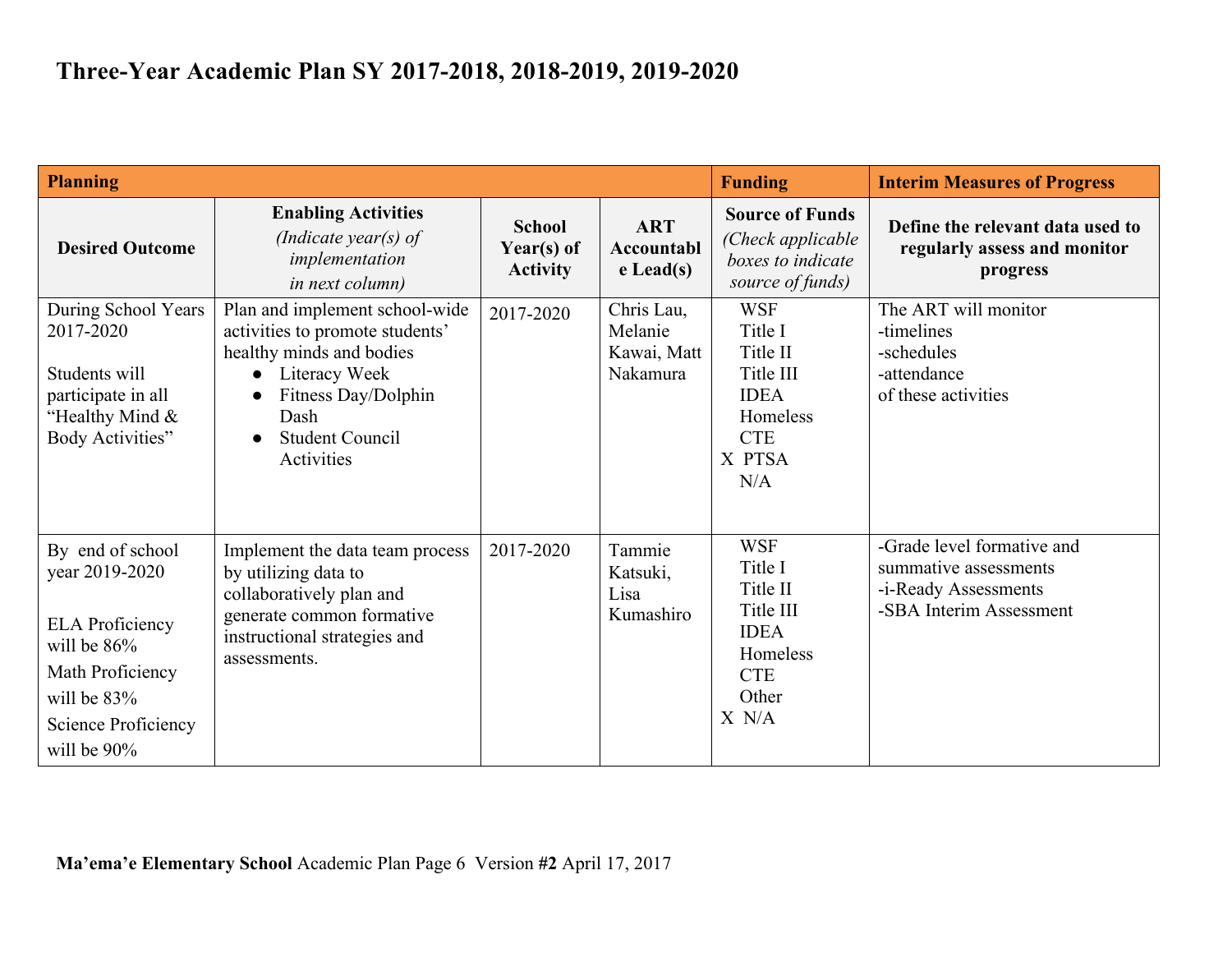| By end of school<br>year 2019-2020<br><b>ELA</b> Proficiency<br>will be $86\%$<br>Math Proficiency<br>will be $83\%$<br>Science Proficiency<br>will be 90% | Articulate within and across<br>grade levels to build consistency<br>in the implementation of our<br>school's curriculum and<br>instructional strategies                                                                                                                                                                                                                   | 2017-2020 | Tammie<br>Katsuki,<br>Lisa<br>Kumashiro | <b>WSF</b><br>Title I<br>Title II<br>Title III<br><b>IDEA</b><br>Homeless<br><b>CTE</b><br>Other<br>X N/A | -Grade level formative and<br>summative assessments<br>-i-Ready Assessments<br>-SBA Interim Assessment |
|------------------------------------------------------------------------------------------------------------------------------------------------------------|----------------------------------------------------------------------------------------------------------------------------------------------------------------------------------------------------------------------------------------------------------------------------------------------------------------------------------------------------------------------------|-----------|-----------------------------------------|-----------------------------------------------------------------------------------------------------------|--------------------------------------------------------------------------------------------------------|
| By end of School<br>Year 2019-2020<br>$80\%$ or more of<br>students will earn<br>consistently/usually<br>in each of the six<br>GLO categories              | Plan, implement, and assess<br><b>Positive Behavior Intervention</b><br>Support (PBS) programs,<br>character education, instruction,<br>and interventions to promote<br>student success in all school<br>settings to broaden students'<br>understanding and<br>demonstration of the expected<br>behaviors and demonstration of<br>the General Learners OUtcomes<br>(GLOS). | 2017-2020 | Matt<br>Nakamura                        | <b>WSF</b><br>Title I<br>Title II<br>Title III<br><b>IDEA</b><br>Homeless<br><b>CTE</b><br>Other<br>N/A   | <b>Quarterly General Learner</b><br>Outcomes grades                                                    |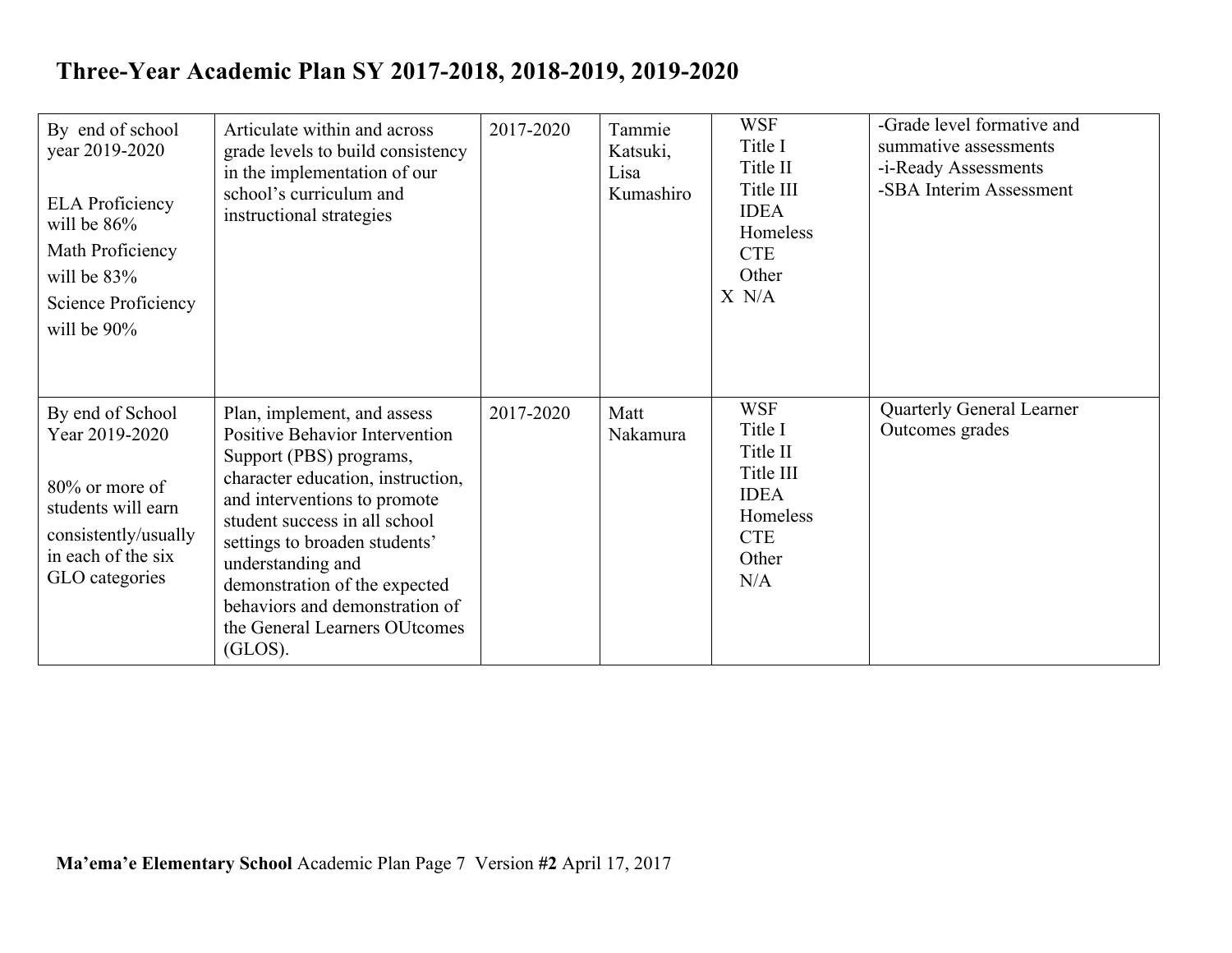| By the end of School<br>Year 2019-2020<br>Science Proficiency<br>will be 90%                                                                         | Implement NGSS standards and<br>practices                                                                                                                                                                                                                                                                                                                                                                                                                                                                                                                                       | 2017-2020 | Tammie<br>Katsuki,<br>Lisa<br>Kumashiro | <b>WSF</b><br>Title I<br>Title II<br>Title III<br><b>IDEA</b><br>Homeless<br><b>CTE</b><br>Other<br>N/A   | <b>HSA Science Assessment</b><br>1st Round Testing Scores<br>2nd Round Testing Scores                  |
|------------------------------------------------------------------------------------------------------------------------------------------------------|---------------------------------------------------------------------------------------------------------------------------------------------------------------------------------------------------------------------------------------------------------------------------------------------------------------------------------------------------------------------------------------------------------------------------------------------------------------------------------------------------------------------------------------------------------------------------------|-----------|-----------------------------------------|-----------------------------------------------------------------------------------------------------------|--------------------------------------------------------------------------------------------------------|
| By end of school<br>year 2019-2020<br><b>ELA</b> Proficiency<br>will be 86%<br>Math Proficiency<br>will be 83%<br>Science Proficiency<br>will be 90% | Implement curriculum,<br>instruction, and assessments<br>which are aligned to the<br><b>Common Core State Standards</b><br>and includes:<br>Math Strategies to develop<br>critical thinking, problem<br>solving skills, and number sense<br>Concrete-Pictorial-<br>$\bullet$<br>Abstract<br>Step-by-Step Model<br>Drawing<br>Number Bonds<br>$\bullet$<br>Reading and Other Content Area<br>Strategies<br><b>Close Reading</b><br>$\bullet$<br><b>Higher Level Inquiry</b><br><b>Accountable Talk</b><br>Integrated Subject Areas that<br>Promote<br>Inquiry<br>Problem Solving | 2017-2020 | Tammie<br>Katsuki,<br>Lisa<br>Kumashiro | <b>WSF</b><br>Title I<br>Title II<br>Title III<br><b>IDEA</b><br>Homeless<br><b>CTE</b><br>Other<br>X N/A | -Grade level formative and<br>summative assessments<br>-i-Ready Assessments<br>-SBA Interim Assessment |

**Ma'ema'e Elementary School** Academic Plan Page 8 Version **#2** April 17, 2017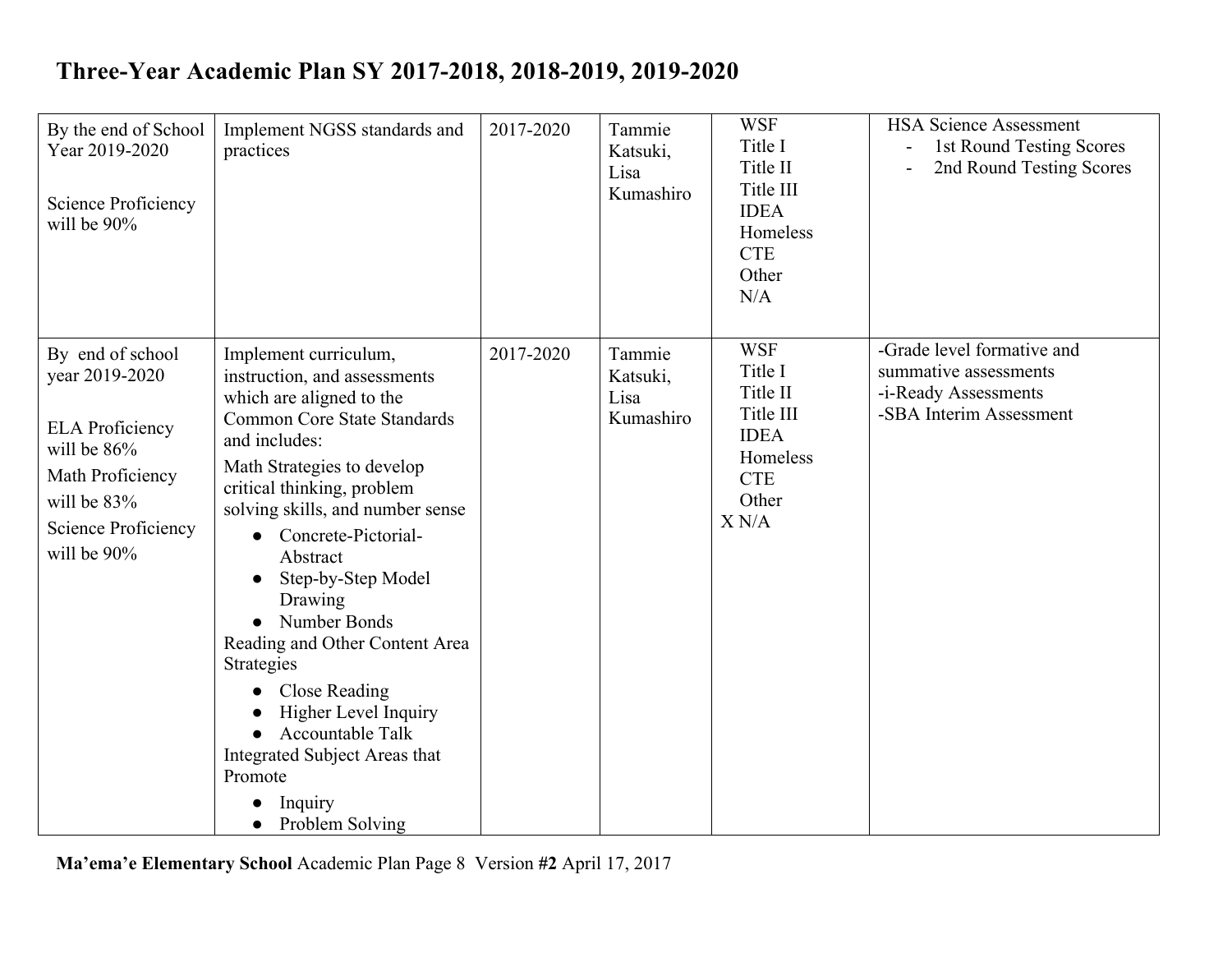| • Critical Thinking<br>Curriculum Support |  |  |  |
|-------------------------------------------|--|--|--|
| • i-Ready Universal<br>Screener           |  |  |  |
|                                           |  |  |  |
|                                           |  |  |  |
|                                           |  |  |  |
|                                           |  |  |  |

**Goal 2: Staff Success**. **Ma'ema'e Elementary School** has a high-performing culture where employees have the training, support and professional development to contribute effectively to student success.

| <b>Outcome:</b> By the end of three years,                                | <b>Rationale:</b>                                                       |
|---------------------------------------------------------------------------|-------------------------------------------------------------------------|
| By the end of school year 2019-2020 faculty and staff will have the       | All faculty and staff will increase their knowledge, understanding, and |
| training, support, and professional development to contribute effectively | ability to use inclusive practices with all students through diverse    |
| to student success and continuous improvement.                            | instructional methods.                                                  |
|                                                                           |                                                                         |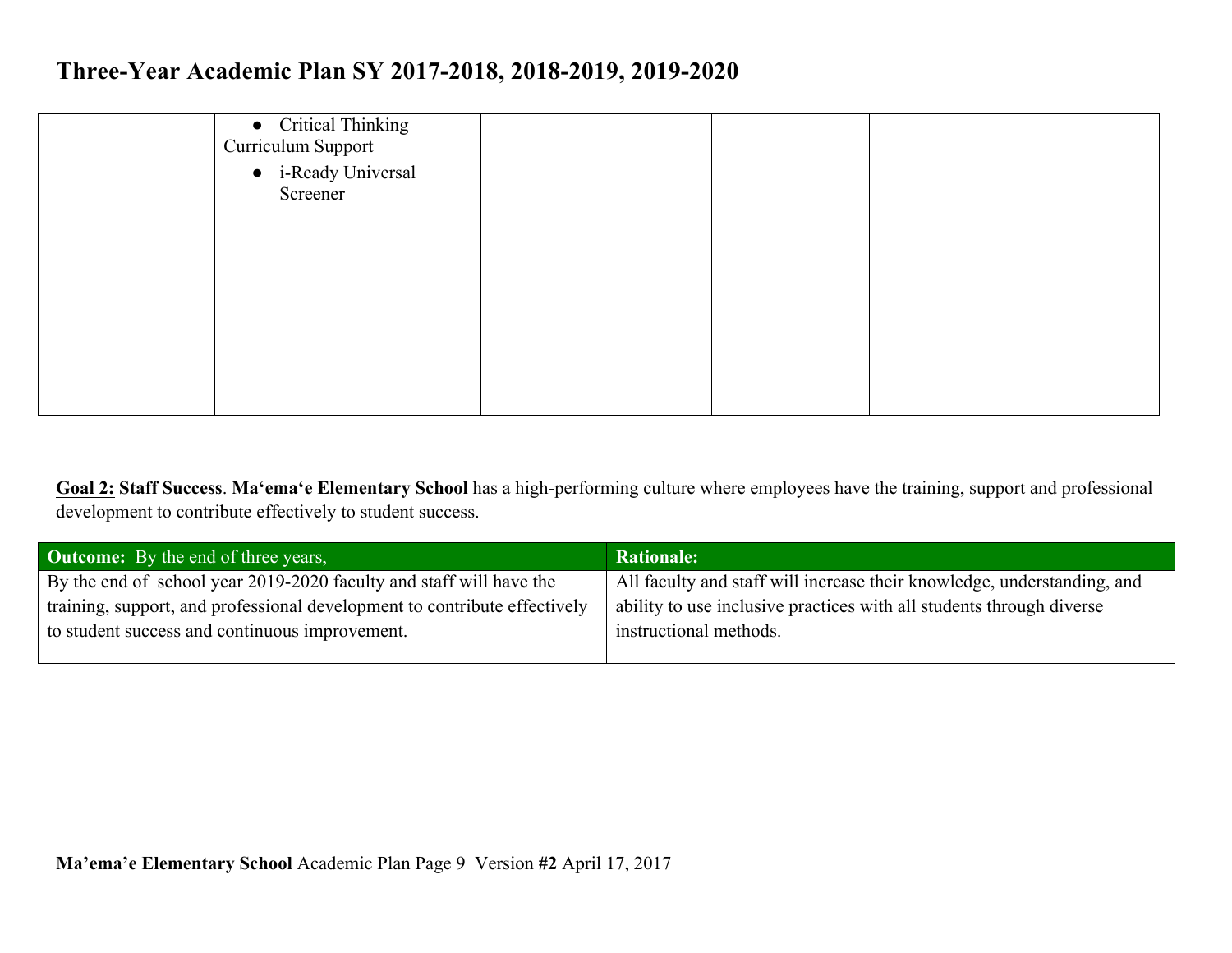| <b>Planning</b>                                                                                                   |                                                                                                                                                                                                                                 |                                                |                                         | <b>Funding</b>                                                                                      | <b>Interim Measures of Progress</b>                                             |
|-------------------------------------------------------------------------------------------------------------------|---------------------------------------------------------------------------------------------------------------------------------------------------------------------------------------------------------------------------------|------------------------------------------------|-----------------------------------------|-----------------------------------------------------------------------------------------------------|---------------------------------------------------------------------------------|
| <b>Desired Outcome</b>                                                                                            | <b>Enabling Activities</b><br>(Indicate year(s) of<br>implementation<br><i>in next column)</i>                                                                                                                                  | <b>School</b><br>Year(s) of<br><b>Activity</b> | <b>ART</b><br>Accountabl<br>$e$ Lead(s) | <b>Source of Funds</b><br>(Check applicable<br>boxes to indicate<br>source of funds)                | Define the relevant data used<br>to regularly assess and<br>monitor progress    |
| By end of School<br>Year 2019-2020<br>All teachers will<br>utilize the STAR<br>framework, protocol<br>and process | Duane Baker - 3 Years<br>Professional Development Plan<br>$\bullet$ Year 1<br>Common<br>$\circ$<br>Awareness and<br>Understanding:<br>STAR Protocol &<br>Process<br>Year 2<br>$\bullet$<br>Common<br>$\circ$<br>Language: Power | 2017-2018<br>2018-2019                         | Tammie<br>Katsuki,<br>Lisa<br>Kumashiro | X WSF<br>Title I<br>Title II<br>Title III<br><b>IDEA</b><br>Homeless<br><b>CTE</b><br>X PTSA<br>N/A | <b>Baseline Data</b><br><b>Teacher Reflection</b><br><b>Teacher Observation</b> |
|                                                                                                                   | Teaching<br>Learning for your<br><b>PLC</b><br>Year 3<br>$\bullet$<br>Common<br>О                                                                                                                                               | 2019-2020                                      |                                         |                                                                                                     |                                                                                 |

**Ma'ema'e Elementary School** Academic Plan Page 10 Version **#2** April 17, 2017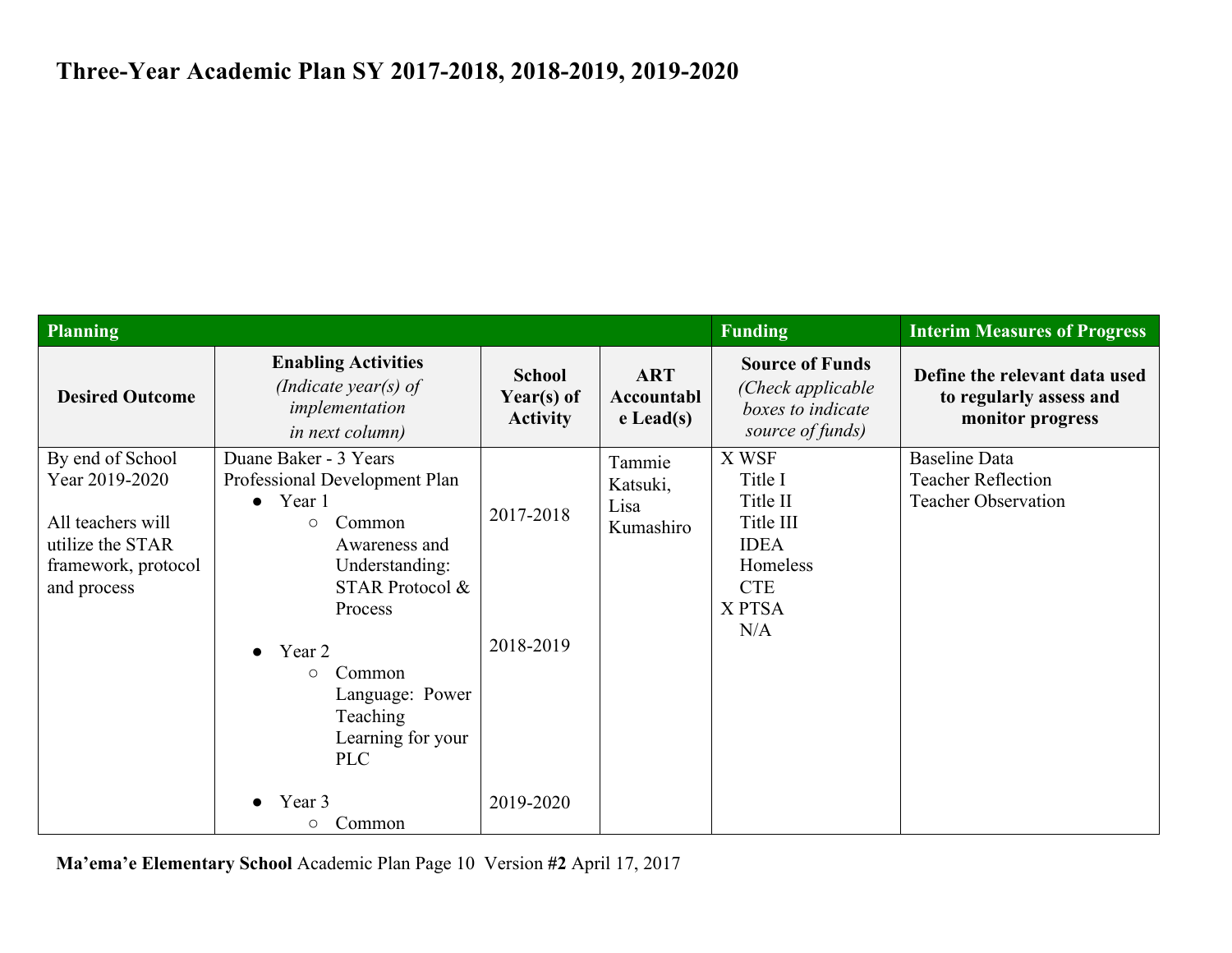|                                                                            | Practice:<br>Powerful<br>Teaching and<br>Learning for<br>Sustainability |           |                                         |                                                                                                                                             |                                |
|----------------------------------------------------------------------------|-------------------------------------------------------------------------|-----------|-----------------------------------------|---------------------------------------------------------------------------------------------------------------------------------------------|--------------------------------|
| All beginning<br>teachers will meet<br>with School Level<br>Mentors weekly | Continue our school level<br>induction and mentoring<br>program.        | 2017-2020 | Tammie<br>Katsuki,<br>Lisa<br>Kumashiro | <b>WSF</b><br>Title I<br>Title II<br>Title III<br><b>IDEA</b><br>Homeless<br><b>CTE</b><br>Other<br>$\mathbf{X} \; \mathbf{N} / \mathbf{A}$ | NTC Portal<br>-Interaction Log |

**Goal 3: Successful Systems of Support.** The system and culture of **Ma'ema'e Elementary School** works to effectively organize financial, human, and community resources in support of student success.

| <b>Outcome:</b> By the end of three years, |   |  |  |  |  |  | Rationale: |
|--------------------------------------------|---|--|--|--|--|--|------------|
|                                            | . |  |  |  |  |  |            |

**Ma'ema'e Elementary School** Academic Plan Page 11 Version **#2** April 17, 2017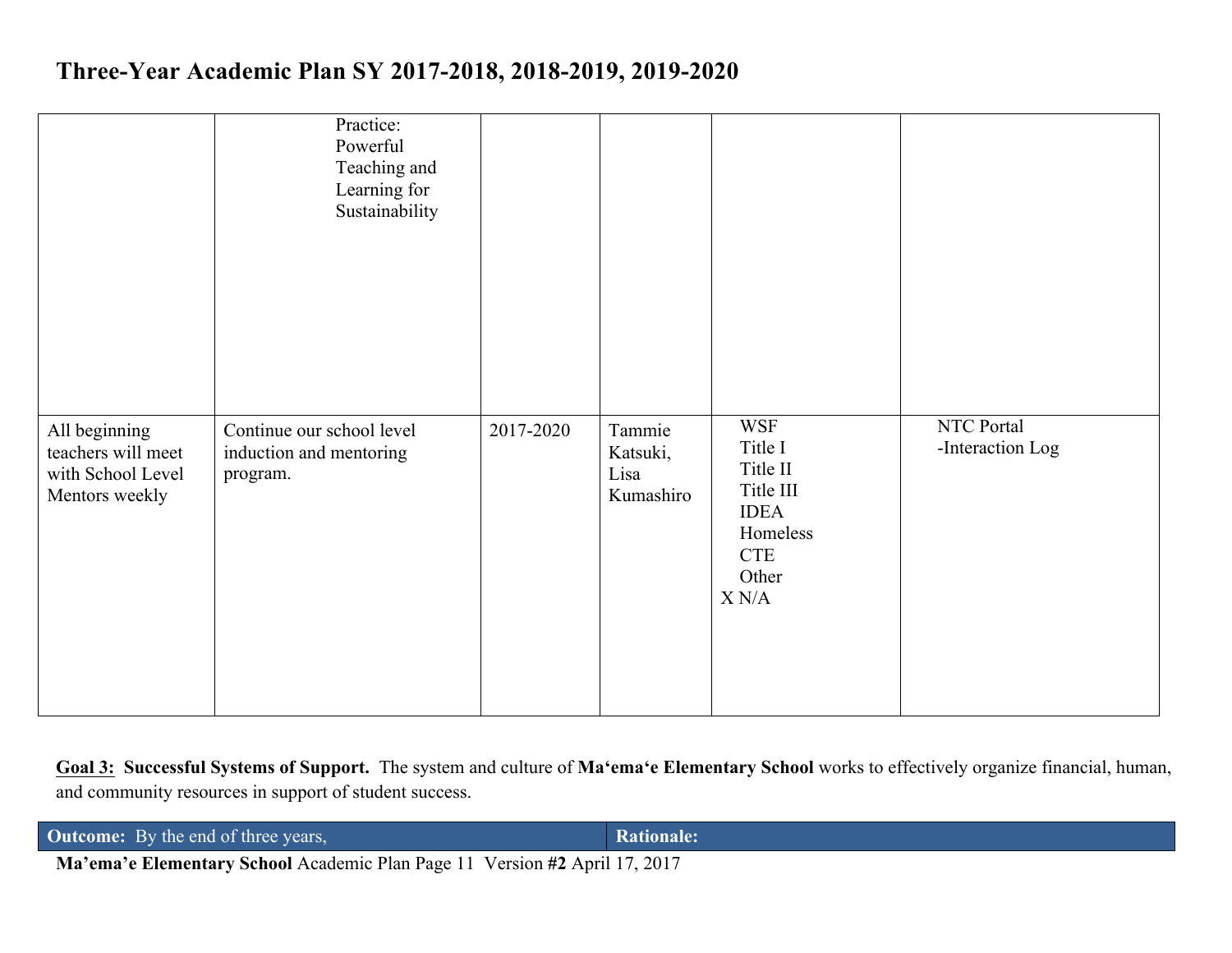| By the end of school year 2019-2020, Ma'ema'e School will:                                                                                                                             | To prepare all students to be successful Ma'ema'e School will:                                                                                                                                                   |
|----------------------------------------------------------------------------------------------------------------------------------------------------------------------------------------|------------------------------------------------------------------------------------------------------------------------------------------------------------------------------------------------------------------|
| maximize resources to advance equity and excellence for all<br>students<br>partner with families and communities to support students<br>strengthen a culture of continuous improvement | increase proficiency in ELA, Math, and Science<br>decrease the gap between all students and students within sub-<br>groups<br>increase 3rd grade literacy rate<br>increase GLO - Consistently and Usually to 80% |

| Planning                                                                                                                                 |                                                                                                                                                                                                                                                                                                                                                  | <b>Funding</b>                                 | <b>Interim Measures of Progress</b>     |                                                                                                          |                                                                                                           |
|------------------------------------------------------------------------------------------------------------------------------------------|--------------------------------------------------------------------------------------------------------------------------------------------------------------------------------------------------------------------------------------------------------------------------------------------------------------------------------------------------|------------------------------------------------|-----------------------------------------|----------------------------------------------------------------------------------------------------------|-----------------------------------------------------------------------------------------------------------|
| <b>Desired Outcome</b>                                                                                                                   | <b>Enabling Activities</b><br>(Indicate year(s) of<br>implementation<br><i>in next column)</i>                                                                                                                                                                                                                                                   | <b>School</b><br>Year(s) of<br><b>Activity</b> | <b>ART</b><br>Accountabl<br>$e$ Lead(s) | <b>Source of Funds</b><br>(Check applicable)<br>boxes to indicate<br>source of funds)                    | Define the relevant data used<br>to regularly assess and<br>monitor progress                              |
| During School Years<br>2017-2020:<br>Students will<br>participate in parent,<br>child, and<br>community<br>activities/academic<br>nights | Plan and implement parent,<br>child, and community<br>activities/academic nights<br><b>STEAM Night</b><br>$\bullet$<br><b>Family Night</b><br>$\bullet$<br>Parent Workshops<br>$\bullet$<br>May Day/Song Fest<br>$\bullet$<br>Fright Night<br>$\bullet$<br>Campus Beautification<br>$\bullet$<br>Other PTSA Sponsored<br>$\bullet$<br>Activities | 2017-2020                                      | Chris Lau,<br>Melanie<br>Kawai          | <b>WSF</b><br>Title I<br>Title II<br>Title III<br><b>IDEA</b><br>Homeless<br><b>CTE</b><br>X PTSA<br>N/A | The ART will monitor<br>-timelines<br>-schedules<br>-attendance<br>-sign in sheets<br>of these activities |

**Ma'ema'e Elementary School** Academic Plan Page 12 Version **#2** April 17, 2017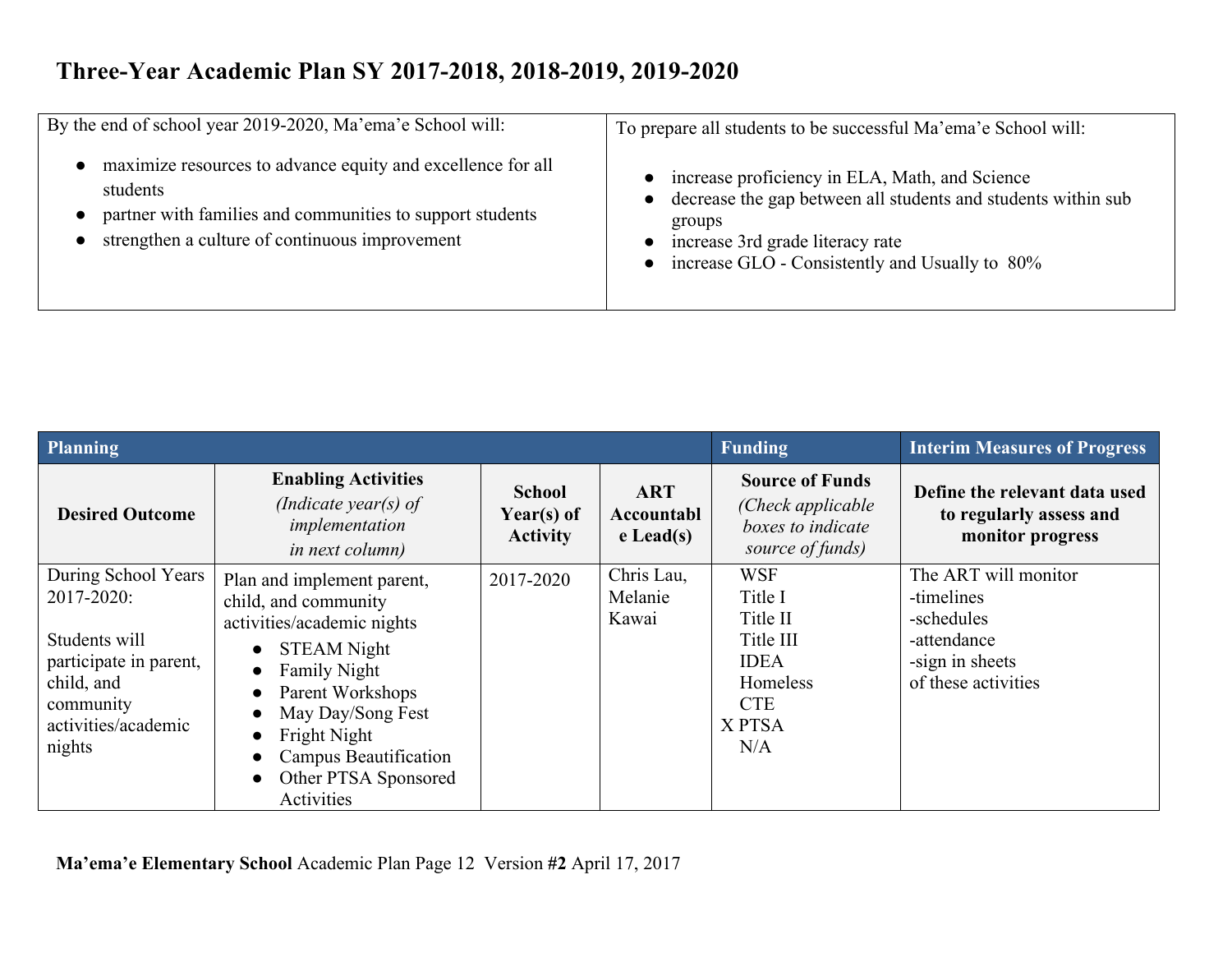| By end of school<br>year 2019-2020<br>SpEd Subgroup will<br>increase proficiency<br>in Math, ELA, and<br>Science by 15%                                                                                                                                  | Provide support for IDEA/504<br><b>Students</b><br>implementation of<br>$\bullet$<br>inclusion in Grade 5<br>resource services<br>$\bullet$                                                                                                     | 2017-2020 | Myles Ibara                             | <b>WSF</b><br>Title I<br>Title II<br>Title III<br><b>IDEA</b><br>Homeless<br><b>CTE</b><br><b>PTSA</b><br>X N/A | -Grade level formative and<br>summative assessments<br>-i-Ready Assessments<br>-SBA Interim Assessment |
|----------------------------------------------------------------------------------------------------------------------------------------------------------------------------------------------------------------------------------------------------------|-------------------------------------------------------------------------------------------------------------------------------------------------------------------------------------------------------------------------------------------------|-----------|-----------------------------------------|-----------------------------------------------------------------------------------------------------------------|--------------------------------------------------------------------------------------------------------|
| By end of school<br>year 2019-2020<br><b>ELA Proficiency</b><br>will be 86%<br>Math Proficiency<br>will be $83%$<br>Science Proficiency<br>will be 90%<br>The ELA Gap will<br>be 16%<br>The Math Gap will<br>be 13%<br>The Science Gap<br>will be $10\%$ | Provide instructional support to<br>meet students' academic needs:<br>Learning Center<br>$\bullet$<br>Gifted/Talented<br>$\bullet$<br>Fun Facts<br>$\bullet$<br>Weekly RTI period<br>Grades K-5 support with<br>Part-Time teachers as<br>needed | 2017-2020 | Tammie<br>Katsuki,<br>Lisa<br>Kumashiro | <b>WSF</b><br>Title I<br>Title II<br>Title III<br><b>IDEA</b><br>Homeless<br><b>CTE</b><br><b>PTSA</b><br>X N/A | -Grade level formative and<br>summative assessments<br>-i-Ready Assessments<br>-SBA Interim Assessment |

**Ma'ema'e Elementary School** Academic Plan Page 13 Version **#2** April 17, 2017